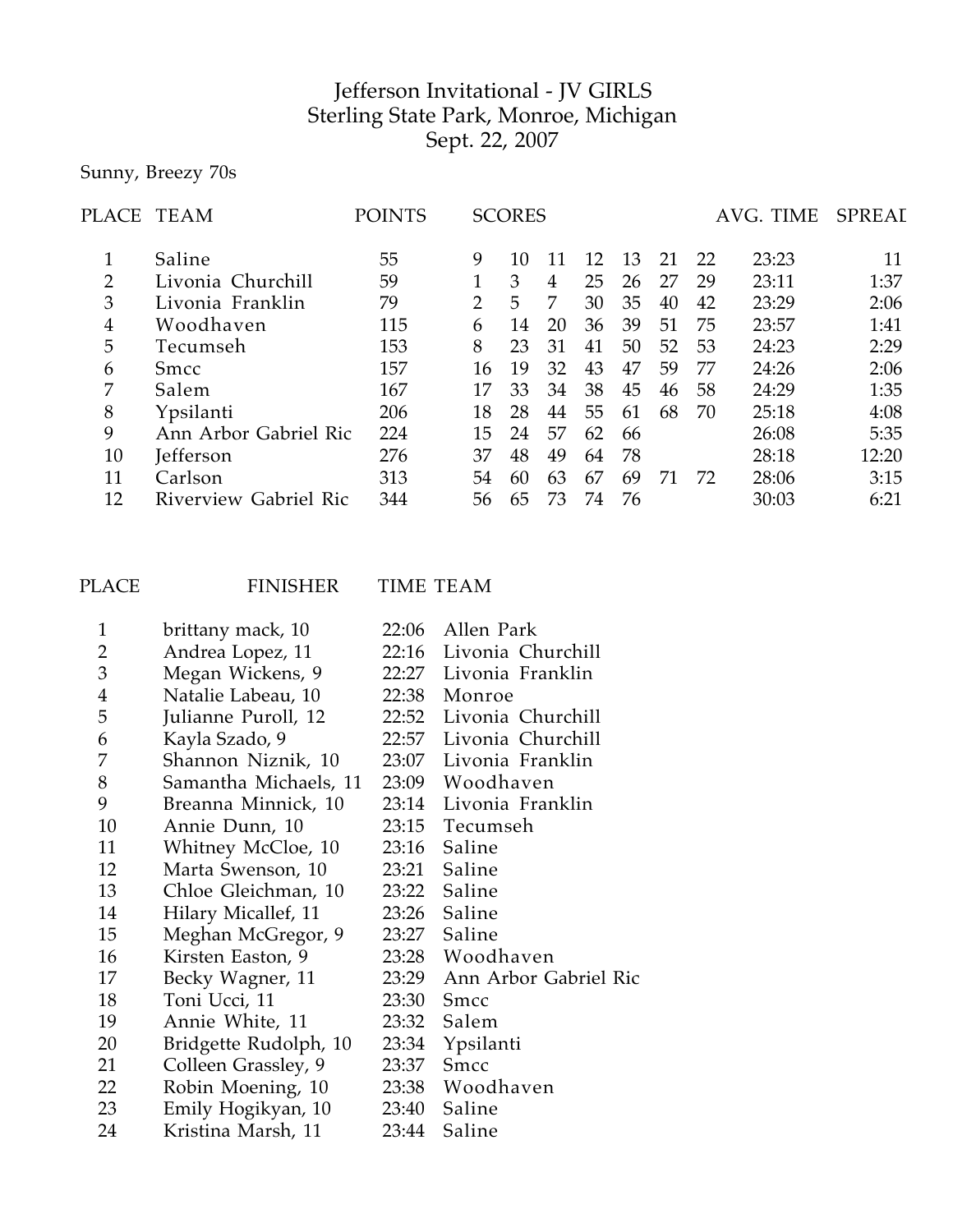| 25 | Katelyn Staelgrave, 10 | 23:49 | Tecumseh                |
|----|------------------------|-------|-------------------------|
| 26 | Megan Lesch, 11        | 23:50 | Saline                  |
| 27 | Abby Chestnut, 10      | 23:51 | Saline                  |
| 28 | Sarah Champion, 12     | 23:52 | Ann Arbor Gabriel Ric   |
| 29 | Katie Conklin, 11      | 23:53 | Livonia Churchill       |
| 30 | Amanda Adams, 10       | 23:53 | Livonia Churchill       |
| 31 | Courtney Benson, 12    | 23:54 | Livonia Churchill       |
| 32 | Deven Irwin, 12        | 23:54 | Ypsilanti               |
| 33 | Laura Tomassi, 12      | 23:55 | Livonia Churchill       |
| 34 | Jenna Szuba, 10        | 23:59 | Livonia Churchill       |
| 35 | Meghan Lark, 9         | 24:00 | Livonia Franklin        |
| 36 | Victoria Vayo, 12      | 24:09 | Tecumseh                |
| 37 | Felicia Cottone, 12    | 24:10 | Wyandotte Roosevelt     |
| 38 | michelle samson, 9     | 24:13 | Allen Park              |
| 39 | Shivali Patel, 10      | 24:17 | Saline                  |
| 40 | Erin Burk, 12          | 24:20 | Saline                  |
| 41 | Judith Wesley 090, 90  | 24:21 | Livonia Churchill       |
| 42 | Rachel Yales, 11       | 24:26 | Smcc                    |
| 43 | Heather Maclean, 11    | 24:27 | Salem                   |
| 44 | Rachel Morrison, 10    | 24:30 | Salem                   |
| 45 | Amanda Young, 11       | 24:33 | Livonia Franklin        |
| 46 | Aundrea Prysock, 10    | 24:37 | Woodhaven               |
| 47 | Samantha Steinman, 9   | 24:39 | Jefferson               |
| 48 | Kala Isham, 9          | 24:40 | Wyandotte Roosevelt     |
| 49 | Kristen Powell, 9      | 24:41 | Saline                  |
| 50 | Alison Gray, 10        | 24:41 | Saline                  |
| 51 | Jessica Rocheleau, 11  | 24:49 | Salem                   |
| 52 | Jena Cooper, 12        | 24:49 | Saline                  |
| 53 | Amelia Stenson, 10     | 24:50 | Saline                  |
| 54 | Idali Sancen, 10       | 24:50 | Woodhaven               |
| 55 | Elizabeth Reinke, 12   | 24:51 | Livonia Franklin        |
| 56 | Melissa Danko, 10      | 24:52 | Saline                  |
| 57 | Shelby Loselle, 9      | 24:52 | Wyandotte Roosevelt     |
| 58 | Danielle Prill, 12     | 24:55 | Tecumseh                |
| 59 | Anastasia Bending, 12  | 25:00 | Livonia Franklin        |
| 60 | Ashley Donham, 12      | 25:01 | Smcc                    |
| 61 | Olivia Banks, 12       |       | 25:03 Ypsilanti         |
| 62 | Emily Rossman, 11      | 25:07 | Salem                   |
| 63 | Emily Willer, 10       | 25:10 | Salem                   |
| 64 | Lauren Wennen, 11      | 25:12 | Grosse Ile              |
| 65 | Hannah Martens, 9      | 25:16 | Saline                  |
| 66 | Meghan Murray, 12      |       | 25:21 Livonia Churchill |
| 67 | Kerri Miazgowicz, 11   |       | 25:24 Livonia Churchill |
| 68 | Jackie Horsell, 9      | 25:26 | Livonia Franklin        |
| 69 | Sarah Doute, 10        | 25:27 | Southgate               |
| 70 | Amber Deister, 9       | 25:32 | Trenton                 |
| 71 | Lauren Burkey, 9       | 25:36 | Smcc                    |
| 72 | Kim Haliburda, 12      | 25:39 | Jefferson               |
| 73 | Michelle Pattullo, 9   | 25:40 | Saline                  |
|    |                        |       |                         |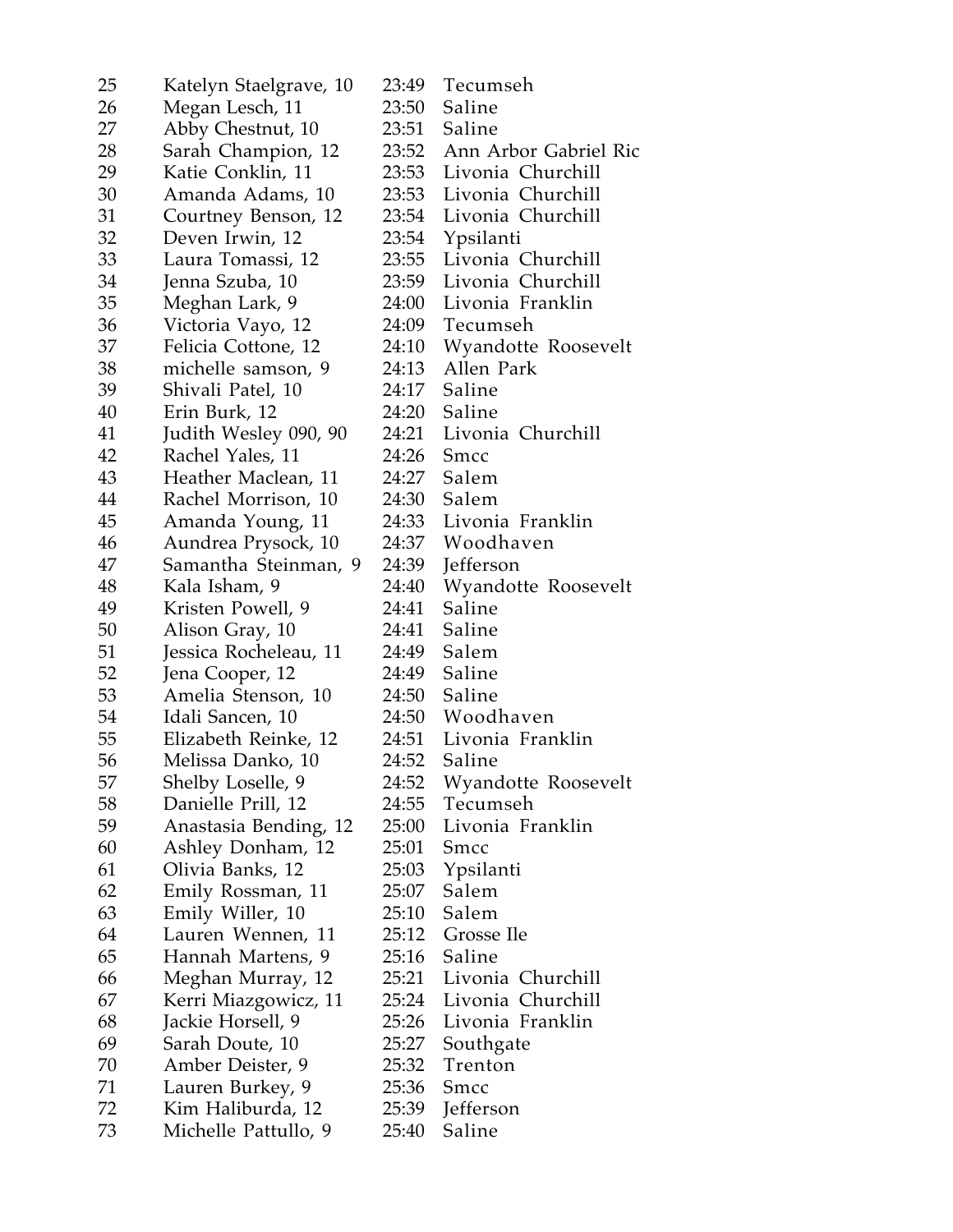| 74  | Chelsea Dingledine, 9 | 25:42 | Jefferson             |
|-----|-----------------------|-------|-----------------------|
| 75  | Chelsea Harvey, 12    | 25:44 | Tecumseh              |
| 76  | Erika First, 10       | 25:45 | Livonia Churchill     |
| 77  | Paula Koskinen, 11    |       | 25:54 Saline          |
| 78  | Val Gonzalez, 10      |       | 25:55 Woodhaven       |
| 79  | Theresa O'Leary, 12   | 25:56 | Tecumseh              |
| 80  | Shaina Warner, 11     | 25:57 | Tecumseh              |
| 81  | Shelbie Parton, 11    | 25:59 | Livonia Churchill     |
| 82  | Samantha Harrison, 11 | 26:01 | Tecumseh              |
| 83  | Ariane Hernandez, 12  |       | 26:02 Saline          |
| 84  | Kristie Porada, 11    | 26:04 | Carlson               |
| 85  | Asheema Saripalli, 11 | 26:08 | Saline                |
| 86  | Molly Weber, 10       | 26:12 | Saline                |
| 87  | Rose Butchart, 12     | 26:13 | Ypsilanti             |
| 88  | Ronja Herold, 11      | 26:14 | Riverview             |
| 89  | Kara O'Connor, 9      | 26:28 | Riverview Gabriel Ric |
| 90  | Natalie Ring, 9       | 26:31 | Ann Arbor Gabriel Ric |
| 91  | Alexandra Zoski, 9    | 26:34 | Livonia Churchill     |
| 92  | Annie Palmucci, 10    | 26:38 | Saline                |
| 93  | Stephanie Stroud, 9   | 26:39 | Saline                |
| 94  | Natalie Johnson, 9    | 26:40 | Monroe                |
| 95  | Gina                  | 26:41 | Saline                |
| 96  | Meg Paritz, 9         | 26:44 | Salem                 |
| 97  | Leah Kelley, 10       | 26:45 | Saline                |
| 98  | Sarah Meador, 11      | 26:50 | Livonia Churchill     |
| 99  | Meghan Kane, 12       | 26:51 | Smcc                  |
| 100 | Karen Kalinski, 10    | 26:59 | Livonia Franklin      |
| 101 | Jillian Howe, 9       | 27:15 | Adrian                |
| 102 | Rachael Gingerich, 10 | 27:17 | Saline                |
| 103 | Emily Kreuger, 9      | 27:18 | Wyandotte Roosevelt   |
| 104 | Taylor Abbey, 12      | 27:22 | Salem                 |
| 105 | Whitney VanOrden, 12  | 27:23 | Livonia Franklin      |
| 106 | Kortny Lewis, 11      | 27:30 | Carlson               |
| 107 | Kelsey Diachun, 9     | 27:34 | Allen Park Cabrini    |
| 108 | Rachel Hicks, 10      | 27:42 | Ypsilanti             |
| 109 | Erin Russ, 10         | 27:43 | Ann Arbor Gabriel Ric |
| 110 | Emily Colletti, 11    | 27:49 | Livonia Churchill     |
| 111 | Carly Roell, 10       | 27:51 | Saline                |
| 112 | Ann O'Connell, 10     | 27:57 | Saline                |
| 113 | Blair Bourne, 12      | 28:00 | Saline                |
| 114 | Jane Taylor, 9        | 28:04 | Livonia Franklin      |
| 115 | Mosincat Andrea, 11   | 28:11 | Trenton               |
| 116 | Megan Cichanski, 10   | 28:13 | Southgate             |
| 117 | Meghan Tiernan, 12    | 28:21 | Saline                |
| 118 | Selena Torres, 9      | 28:24 | Carlson               |
| 119 | Lisa Hughes, 9        | 28:28 | Jefferson             |
| 120 | Laura Teague, 12      | 28:29 | Airport               |
| 121 | Christine Luszcz, 11  | 28:31 | Livonia Churchill     |
| 122 | Sarah Abdallah, 10    | 28:34 | Saline                |
|     |                       |       |                       |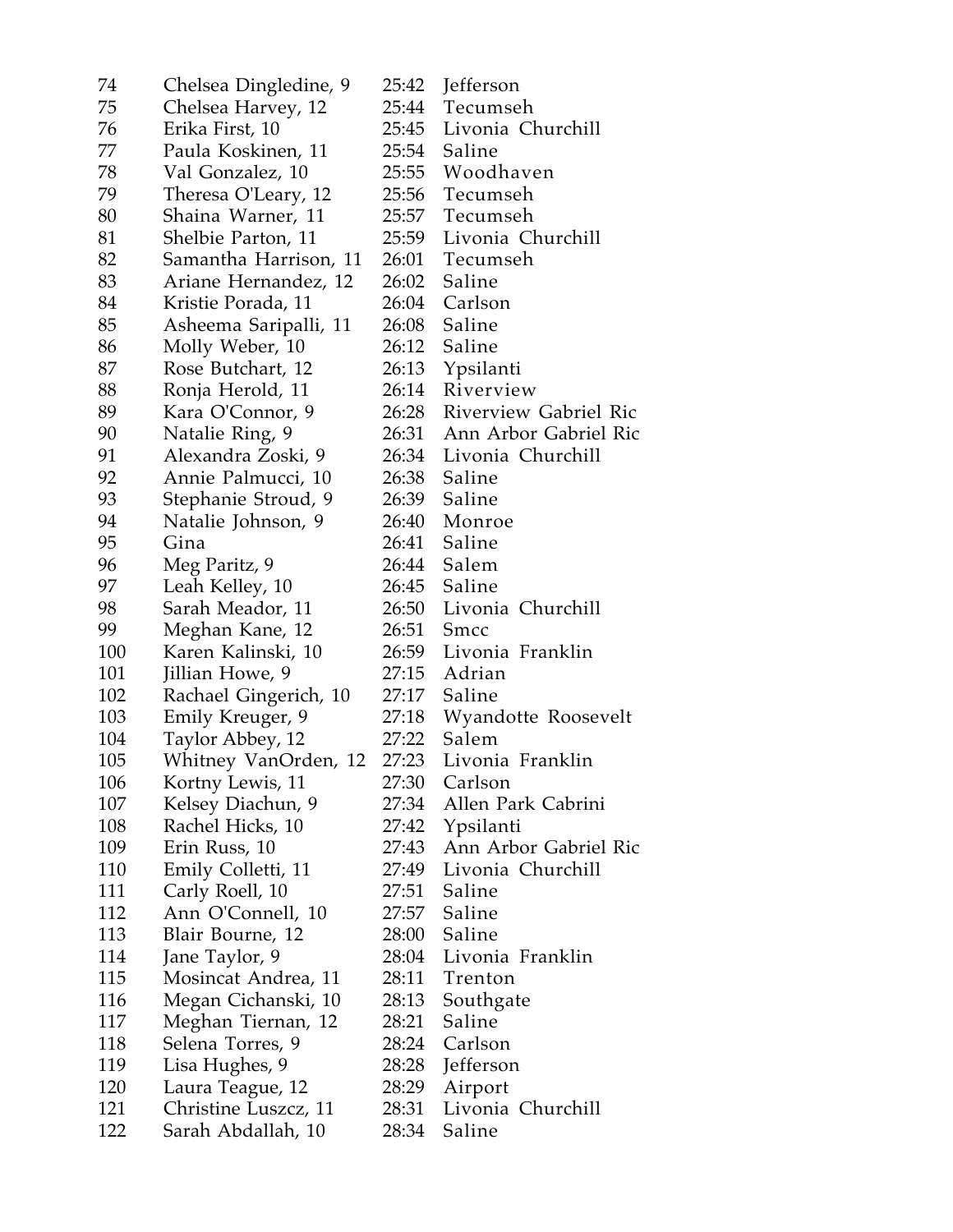| 123 | Jackie Edwards, 11    | 28:37     | Livonia Franklin            |
|-----|-----------------------|-----------|-----------------------------|
| 124 | Hannah Gingerich, 9   | 28:39     | Saline                      |
| 125 | Allison Cupp, 10      | 28:41     | Ypsi Lincoln                |
| 126 | Melanie Eftoff, 12    | 28:42     | Livonia Churchill           |
| 127 | Valerie Wimple, 12    | 28:43     | Tecumseh                    |
| 128 | Hannah Bender, 11     | 28:46     | Saline                      |
| 129 | Emily Solan, 10       | 28:48     | Saline                      |
| 130 | Paolina Barker, 12    |           | 28:54 Riverview Gabriel Ric |
| 131 | Kristen Brinks, 12    |           | 29:01 Saline                |
| 132 | Leslie Nagel, 11      | 29:04     | Ann Arbor Gabriel Ric       |
| 133 | Samantha Moyer, 12    | 29:09     | Carlson                     |
| 134 | Victoria Banks, 9     | 29:17     | Ypsilanti                   |
| 135 | Brittany Beaudrie, 10 | 29:19     | Carlson                     |
| 136 | Kelsey Gere, 10       | 29:24 Ida |                             |
| 137 | Stephanie Walker, 12  |           | 29:26 Livonia Churchill     |
| 138 | Chandni Patel, 10     |           | 29:33 Saline                |
| 139 | Jeanne Chung, 12      | 29:44     | Ypsilanti                   |
| 140 | Amy Morrow, 9         | 29:53     | Saline                      |
| 141 | Abby VanHise, 9       | 30:09     | Saline                      |
| 142 | Katie Pendergast, 11  |           | 30:21 Carlson               |
| 143 | Malia Nelson, 11      |           | 30:32 Saline                |
| 144 | Taylor Patton, 9      |           | 30:45 Adrian                |
| 145 | Nicole Gozdor, 12     | 30:47     | Tecumseh                    |
| 146 | Jessica Torok, 11     | 30:51     | Carlson                     |
| 147 | Lauren Deneszczuk, 9  | 30:52     | Saline                      |
| 148 | Melanie Vargo, 12     | 30:56     | Riverview Gabriel Ric       |
| 149 | Sarah Juday, 11       | 31:06     | Riverview Gabriel Ric       |
| 150 | Heather Heiser, 12    | 31:17     | Saline                      |
| 151 | Lizette Ramirez, 11   | 31:18     | Woodhaven                   |
| 152 | Maria Jakimcius, 10   | 31:33     | Saline                      |
| 153 | Mackenzie Clements, 9 | 32:09     | Saline                      |
| 154 | Monica Demyan, 9      | 32:17     | Carlson                     |
| 155 | Hannah Hagood, 9      | 32:27     | Saline                      |
| 156 | Karrah Molnar, 10     | 32:30     | Carlson                     |
| 157 | Katie Bradley, 11     | 32:49     | Riverview Gabriel Ric       |
| 158 | Michaela Eby, 9       |           | 33:03 Smcc                  |
| 159 | Cassy Barlow, 11      | 33:30     | Smcc                        |
| 160 | abby waynick, 9       | 33:33     | Allen Park                  |
| 161 | Bailey Dunn, 10       | 34:22     | Tecumseh                    |
| 162 | Amanda Simpson, 12    | 34:28     | Livonia Churchill           |
| 163 | Megan Heator, 12      | 34:50     | Ypsilanti                   |
| 164 | Dorothy Terhune, 10   |           | 36:37 Saline                |
| 165 | Tyler Speigel, 9      | 36:42     | Woodhaven                   |
| 166 | Olivia Naveaux, 9     | 36:59     | Jefferson                   |
| 167 | Chloe Garner, 12      | 37:08     | Tecumseh                    |
| 168 | Chelsea Cox, 10       | 38:50     | Carlson                     |
| 169 | Kyla Brown, 12        | 39:32     | Meadow Montessori           |
|     |                       |           |                             |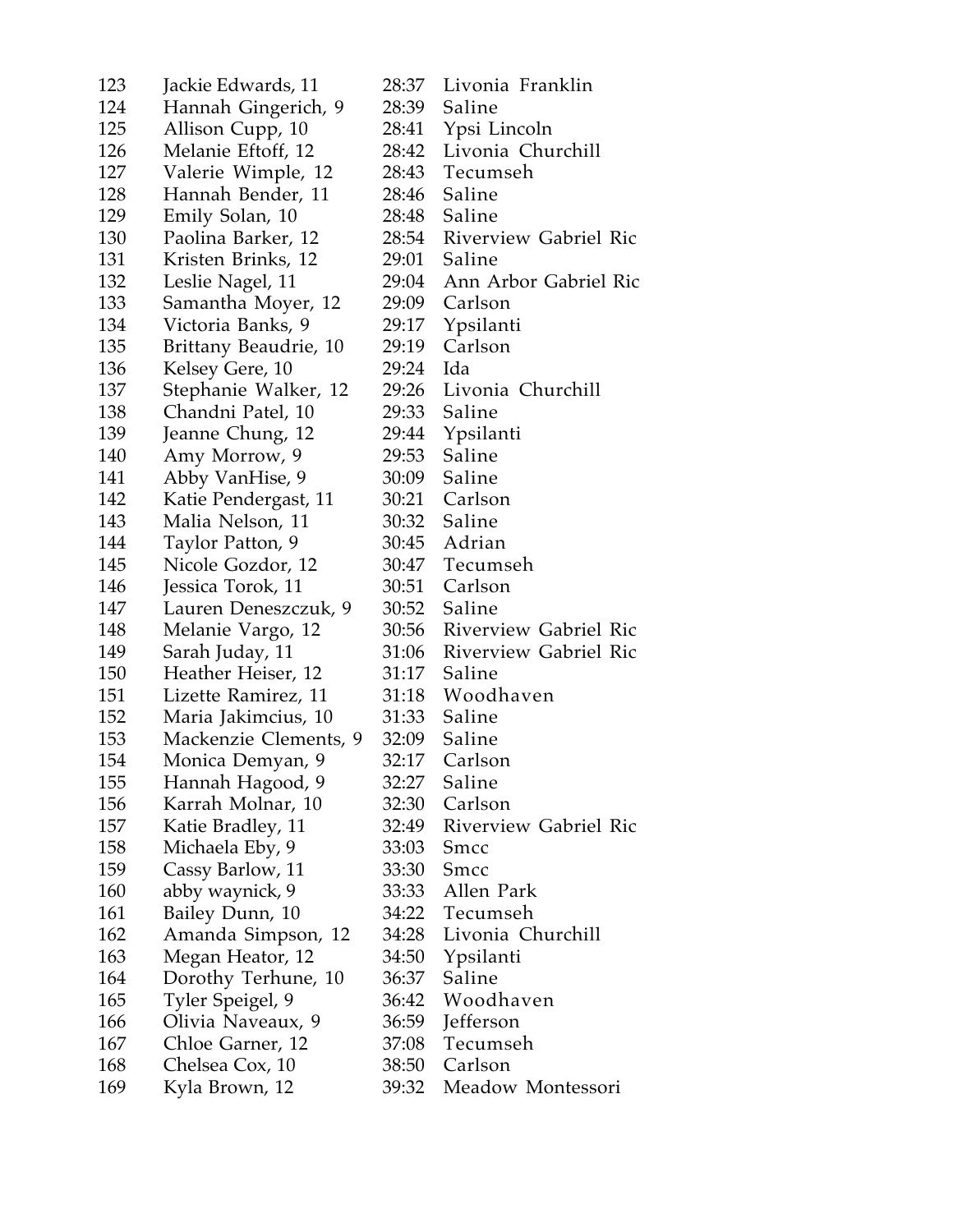## Jefferson Invitational - JV GIRLS Sterling State Park, Monroe, Michigan Sept. 22, 2007

## Sunny, Breezy 70s

| PLACE    | FINISHER                                 |                | TIME TEAM             |
|----------|------------------------------------------|----------------|-----------------------|
| 1        | brittany mack, 10                        | 22:06          | Allen Park            |
| 2        | Andrea Lopez, 11                         | 22:16          | Livonia Churchill     |
| 3        | Megan Wickens, 9                         | 22:27          | Livonia Franklin      |
| 4        | Natalie Labeau, 10                       | 22:38          | Monroe                |
| 5        | Julianne Puroll, 12                      | 22:52          | Livonia Churchill     |
| 6        | Kayla Szado, 9                           | 22:57          | Livonia Churchill     |
| 7        | Shannon Niznik, 10                       | 23:07          | Livonia Franklin      |
| 8        | Samantha Michaels, 11                    | 23:09          | Woodhaven             |
| 9        | Breanna Minnick, 10                      | 23:14          | Livonia Franklin      |
| 10       | Annie Dunn, 10                           | 23:15          | Tecumseh              |
| 11       | Whitney McCloe, 10                       | 23:16          | Saline                |
| 12       | Marta Swenson, 10                        | 23:21          | Saline                |
| 13       | Chloe Gleichman, 10                      | 23:22          | Saline                |
| 14       | Hilary Micallef, 11                      | 23:26          | Saline                |
| 15       | Meghan McGregor, 9                       | 23:27          | Saline                |
| 16       | Kirsten Easton, 9                        | 23:28          | Woodhaven             |
| 17       | Becky Wagner, 11                         | 23:29          | Ann Arbor Gabriel Ric |
| 18       | Toni Ucci, 11                            | 23:30          | Smcc                  |
| 19<br>20 | Annie White, 11                          | 23:32          | Salem                 |
| 21       | Bridgette Rudolph, 10                    | 23:34<br>23:37 | Ypsilanti<br>Smcc     |
| 22       | Colleen Grassley, 9                      | 23:38          | Woodhaven             |
| 23       | Robin Moening, 10                        | 23:40          | Saline                |
| 24       | Emily Hogikyan, 10<br>Kristina Marsh, 11 | 23:44          | Saline                |
| 25       | Katelyn Staelgrave, 10                   | 23:49          | Tecumseh              |
| 26       | Megan Lesch, 11                          | 23:50          | Saline                |
| 27       | Abby Chestnut, 10                        | 23:51          | Saline                |
| 28       | Sarah Champion, 12                       | 23:52          | Ann Arbor Gabriel Ric |
| 29       | Katie Conklin, 11                        | 23:53          | Livonia Churchill     |
| 30       | Amanda Adams, 10                         | 23:53          | Livonia Churchill     |
| 31       | Courtney Benson, 12                      | 23:54          | Livonia Churchill     |
| 32       | Deven Irwin, 12                          | 23:54          | Ypsilanti             |
| 33       | Laura Tomassi, 12                        | 23:55          | Livonia Churchill     |
| 34       | Jenna Szuba, 10                          | 23:59          | Livonia Churchill     |
| 35       | Meghan Lark, 9                           | 24:00          | Livonia Franklin      |
| 36       | Victoria Vayo, 12                        | 24:09          | Tecumseh              |
| 37       | Felicia Cottone, 12                      | 24:10          | Wyandotte Roosevelt   |
| 38       | michelle samson, 9                       | 24:13          | Allen Park            |
| 39       | Shivali Patel, 10                        | 24:17          | Saline                |
| 40       | Erin Burk, 12                            | 24:20          | Saline                |
| 41       | Judith Wesley 090, 90                    | 24:21          | Livonia Churchill     |
| 42       | Rachel Yales, 11                         | 24:26          | Smcc                  |
| 43       | Heather Maclean, 11                      | 24:27          | Salem                 |
| 44       | Rachel Morrison, 10                      | 24:30          | Salem                 |
| 45       | Amanda Young, 11                         | 24:33          | Livonia Franklin      |
| 46       | Aundrea Prysock, 10                      | 24:37          | Woodhaven             |
| 47       | Samantha Steinman, 9                     | 24:39          | Jefferson             |
| 48       | Kala Isham, 9                            | 24:40          | Wyandotte Roosevelt   |
| 49       | Kristen Powell, 9                        | 24:41          | Saline                |
| 50       | Alison Gray, 10                          | 24:41          | Saline                |
| 51       | Jessica Rocheleau, 11                    | 24:49          | Salem                 |
| 52       | Jena Cooper, 12                          | 24:49          | Saline                |
| 53       | Amelia Stenson, 10                       | 24:50          | Saline                |
| 54       | Idali Sancen, 10                         | 24:50          | Woodhaven             |
| 55       | Elizabeth Reinke, 12                     | 24:51          | Livonia Franklin      |
| 56       | Melissa Danko, 10                        | 24:52          | Saline                |
| 57       | Shelby Loselle, 9                        | 24:52          | Wyandotte Roosevelt   |
| 58       | Danielle Prill, 12                       | 24:55          | Tecumseh              |
| 59       | Anastasia Bending, 12                    | 25:00          | Livonia Franklin      |
| 60       | Ashley Donham, 12                        | 25:01          | Smcc                  |
| 61       | Olivia Banks, 12                         | 25:03          | Ypsilanti             |
| 62       | Emily Rossman, 11                        | 25:07          | Salem                 |
| 63       | Emily Willer, 10                         | 25:10          | Salem                 |
| 64       | Lauren Wennen, 11                        | 25:12          | Grosse Ile            |
| 65       | Hannah Martens, 9                        | 25:16          | Saline                |
| 66       | Meghan Murray, 12                        | 25:21          | Livonia Churchill     |
| 67       | Kerri Miazgowicz, 11                     | 25:24          | Livonia Churchill     |
| 68       | Jackie Horsell, 9                        | 25:26          | Livonia Franklin      |
| 69       | Sarah Doute, 10                          | 25:27          | Southgate             |
| 70       | Amber Deister, 9                         | 25:32          | Trenton               |
| 71       | Lauren Burkey, 9                         | 25:36          | Smcc                  |
| 72       | Kim Haliburda, 12                        | 25:39          | Jefferson             |
| 73<br>74 | Michelle Pattullo, 9                     | 25:40<br>25:42 | Saline<br>Jefferson   |
| 75       | Chelsea Dingledine, 9                    | 25:44          | Tecumseh              |
|          | Chelsea Harvey, 12                       |                |                       |

7 6 Erika First, 10 25:45 Livonia Churchill 77 Paula Koskinen, 11 25:54 Saline<br>78 Val Gonzalez, 10 25:55 Woodhaven<br>79 Theresa O'Leary, 12 25:56 Tecumseh Val Gonzalez, 10 25:55 Woodhav<br>Theresa O'Leary, 12 25:56 Tecumseh 79 Theresa O'Leary, 12 25:56 Tecumseh<br>80 Shaina Warner, 11 25:57 Tecumseh Shaina Warner, 11 25:57 Tecumseh<br>Shelbie Parton, 11 25:59 Livonia Churchill 81 Shelbie Parton, 11 25:59 Livonia C<br>82 Samantha Harrison, 11, 26:01 Tecumseb 82 Samantha Harrison, 11<br>83 Ariane Hernandez, 12 83 Ariane Hernandez, 12 26:02 Saline<br>84 Kristie Porada, 11 26:04 Carlson 84 Kristie Porada, 11 26:04 Carlson<br>85 Asheema Saripalli, 11 26:08 Saline 85 Asheema Saripalli, 11 26:08 Saline<br>86 Molly Weber, 10 26:12 Saline 86 Molly Weber, 10 26:12 Saline<br>87 Rose Butchart, 12 26:13 Ypsilanti 87 Rose Butchart, 12 26:13 Ypsilanti<br>88 Ronja Herold, 11 26:14 Riverview 88 Ronja Herold, 11 26:14<br>89 Kara O'Connor, 9 26:28 89 Kara O'Connor, 9 26:28 Riverview Gabriel Ric<br>90 Natalie Ring, 9 26:31 Ann Arbor Gabriel Ric 90 Natalie Ring, 9 26:31 Ann Arbor Gabriel Ric<br>91 Alexandra Zoski. 9 26:34 Livonia Churchill 9 1 Natalie Ring, 9 26:31 Ann A<br>91 Alexandra Zoski, 9 26:34 Livonia 20:34 Annie Palmucci, 10 26:38 Saline 92 Annie Palmucci, 10 26:38 Saline<br>93 Stephanie Stroud, 9 26:39 Saline 93 Stephanie Stroud, 9 26:39 Saline<br>94 Natalie Johnson, 9 26:40 Monroe 94 Natalie Johnson, 9 26:40<br>95 Gina 26:41 95 Gina 26:41 Saline<br>96 Meg Paritz, 9 26:44 Salem 96 Meg Paritz, 9 26:44 Salem<br>97 Leah Kelley, 10 26:45 Saline 97 Leah Kelley, 10 26:45 Saline<br>98 Sarah Meador, 11 26:50 Livonia Churchill 98 Sarah Meador, 11 26:50 Livor<br>99 Meghan Kane, 12 26:51 Smcc 99 Meghan Kane, 12 26:51 Smcc<br>100 Karen Kalinski, 10 26:59 Livonia Franklin 100 Karen Kalinski, 10 26:59 Livonia<br>101 Jillian Howe, 9 27:15 Adrian 101 Jillian Howe,  $9 \over 102$  27:15 Adrian<br>102 Rachael Gingerich, 10 27:17 Saline 102 Rachael Gingerich, 10 27:17<br>103 Emily Kreuger, 9 27:18 103 Emily Kreuger, 9 27:18 Wyandotte Roosevelt<br>104 Taylor Abbey, 12 27:22 Salem 104 Taylor Abbey, 12 27:22 Salem 105 Whitney VanOrden, 12 27:23 Livonia Franklin 106 Kortny Lewis, 11 27:30 Carlson 107 Kelsey Diachun, 9 27:34 Allen Park Cabrini<br>108 Rachel Hicks, 10 27:42 Ypsilanti 108 Rachel Hicks, 10 27:42<br>109 Erin Russ, 10 27:43 Erin Russ, 10 27:43 Ann Arbor Gabriel Ric<br>
Emily Colletti. 11 27:49 Livonia Churchill 110 Emily Colletti, 11 27:49 Livonia Churchill<br>111 Carly Roell, 10 27:51 Saline 111 Carly Roell, 10 27:51 Saline 112 Ann O'Connell, 10 27:57 Saline 113 Blair Bourne, 12 28:00 Saline<br>114 Jane Taylor, 9 28:04 Livoni 114 Jane Taylor, 9 28:04 Livonia Franklin<br>115 Mosincat Andrea, 11 28:11 Trenton 11<br>115 Mosincat Andrea, 11 <mark>28:11</mark><br>Megan Cichanski, 10 28:13 116 Megan Cichanski, 10 28:13 Southgate 117 Meghan Tiernan, 12 28:21 Saline<br>118 Selena Torres. 9 28:24 Carlson 118 Selena Torres, 9 28:24 Carlson<br>119 Lisa Hughes. 9 28:28 Jefferson 119 Lisa Hughes, 9 28:28 Jeffersor<br>120 Laura Teague, 12 28:29 Airport 120 Laura Teague, 12 28:29 Airport 121 Christine Luszcz, 11 28:31 Livoni<br>122 Sarah Abdallah. 10 28:34 Saline 122 Sarah Abdallah, 10 28:34 Saline 123 Jackie Edwards, 11 28:37 Livonia 124 Hannah Gingerich. 9 28:39 Saline 124 Hannah Gingerich, 9 28:39 Saline 125 Allison Cupp, 10 28:41 Ypsi Lincoln 126 Melanie Eftoff, 12 28:42 Livonia C<br>127 Valerie Wimple, 12 28:43 Tecumseh 127 Valerie Wimple, 12 28:43 Tecum<br>128 Hannah Bender, 11 28:46 Saline 128 Hannah Bender, 11 28:46 Saline 129 Emily Solan, 10 28:48<br>130 Paolina Barker, 12 28:54 130 Paolina Barker, 12 28:54 Riverview Gabriel Ric 131 Kristen Brinks, 12 29:01<br>132 Leslie Nagel, 11 29:04 132 Leslie Nagel, 11 29:04 Ann Arbor Gabriel Ric<br>133 Samantha Moyer, 12 29:09 Carlson 133 Samantha Moyer, 12 29:09 Carlson<br>134 Victoria Banks, 9 29:17 Ypsilanti 134 Victoria Banks, 9 29:17 Ypsilant<br>135 Brittany Beaudrie, 10 29:19 Carlson 135 Brittany Beaudrie, 10 29:19 Carl<br>136 Kelsey Gere, 10 29:24 Ida 136 Kelsey Gere, 10 29:24 Ida<br>137 Stephanie Walker, 12 29:26 Livonia Churchill 137 Stephanie Walker, 12 29:26 Livoni<br>138 Chandni Patel, 10 29:33 Saline 138 Chandni Patel, 10 29:33 Saline<br>139 Jeanne Chung, 12 29:44 Ypsilanti 139 Jeanne Chung, 12 29:44 Ypsila<br>140 Amy Morrow, 9 29:53 Saline 140 Amy Morrow, 9 29:53 Saline<br>141 Abby VanHise, 9 30:09 Saline 141 Abby VanHise, 9 30:09 Saline<br>142 Katie Pendergast, 11 30:21 Carlson 142 Katie Pendergast, 11 30:21 Carlson<br>Malia Nelson, 11 30:32 Saline 143 Malia Nelson, 11 30:32 Saline<br>144 Taylor Patton, 9 30:45 Adrian 144 Taylor Patton, 9 30:45 Adrian<br>145 Nicole Gozdor, 12 30:47 Tecumseh 145 Nicole Gozdor, 12 30:47 Tecumse<br>146 Iessica Torok, 11 30:51 Carlson Jessica Torok, 11 147 Lauren Deneszczuk, 9 30:52 Saline Melanie Vargo, 12<br>Sarah Juday, 11 149 Sarah Juday, 11 31:06 Riverview Gabriel Ric Heather Heiser, 12